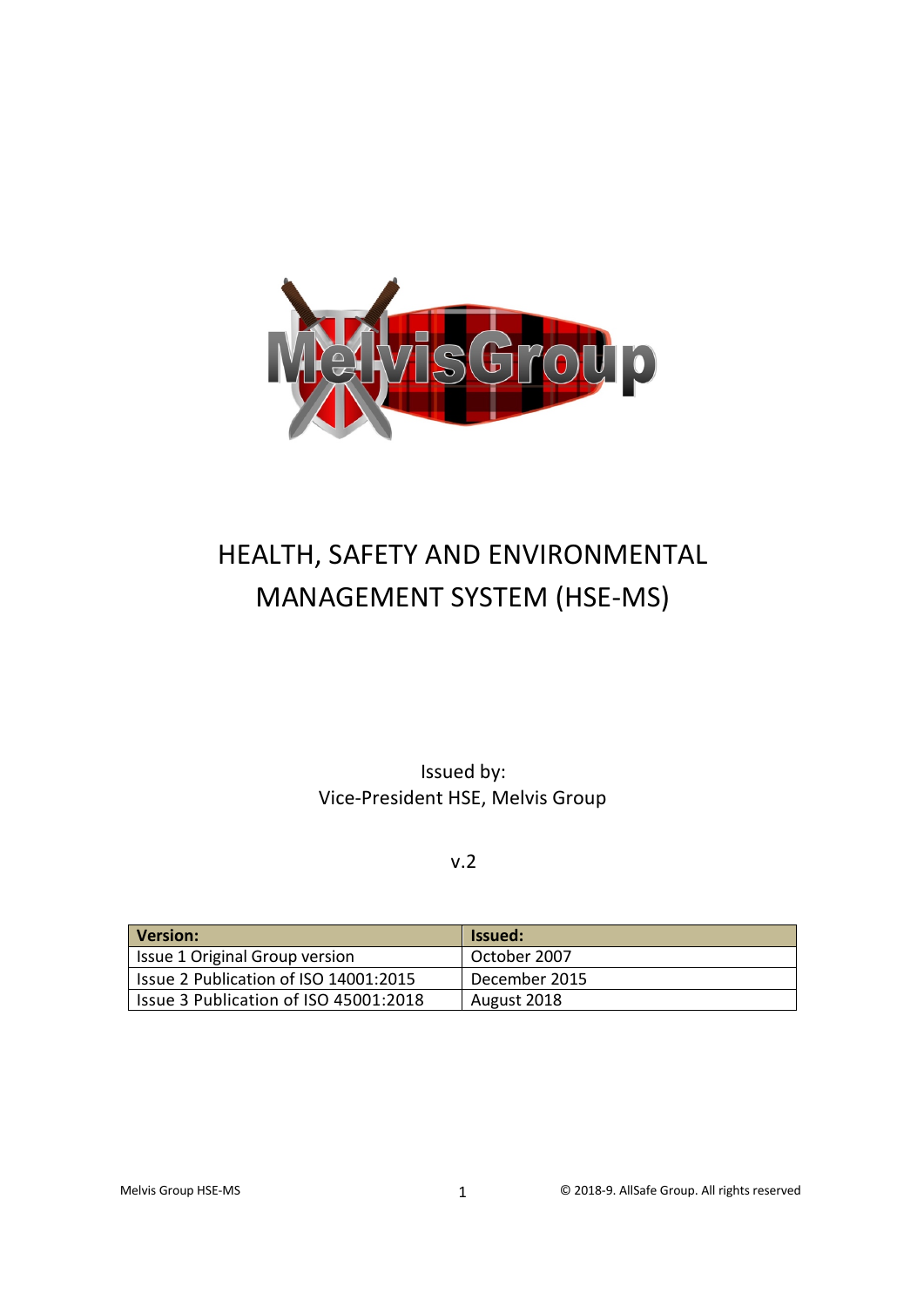#### **PART A – INTRODUCTION**

The objectives of this document are to:

- Provide Melvis Group companies with a clear and concise definition of the requirements of our HSE management system, which is aligned to the requirements of the ISO 14001 (environment) and ISO 45001 (occupational health and safety) standards.
- Standardize a common management system for HSE risks and impacts which must be applied by all Melvis Group companies where we are the operating company or hold a controlling interest. Newly-acquired companies will be given two years to demonstrate compliance.

This HSE-MS has been prepared to align with the framework provided by ISO Annex SL, issued in April 2012. The basis of our HSE-MS approach is founded on the concept of Plan, Do, Check, and Act:

- Plan: Establish objectives and processes necessary to deliver the results in accordance with our HSE policy
- Do: Implement the processes as planned
- Check: Monitor and measure processes against the policy, including commitments, objectives and operational controls, and report the results
- Act: Take actions to continuously improve.

Our Group HSE-MS incorporates the PDCA concept into our framework:

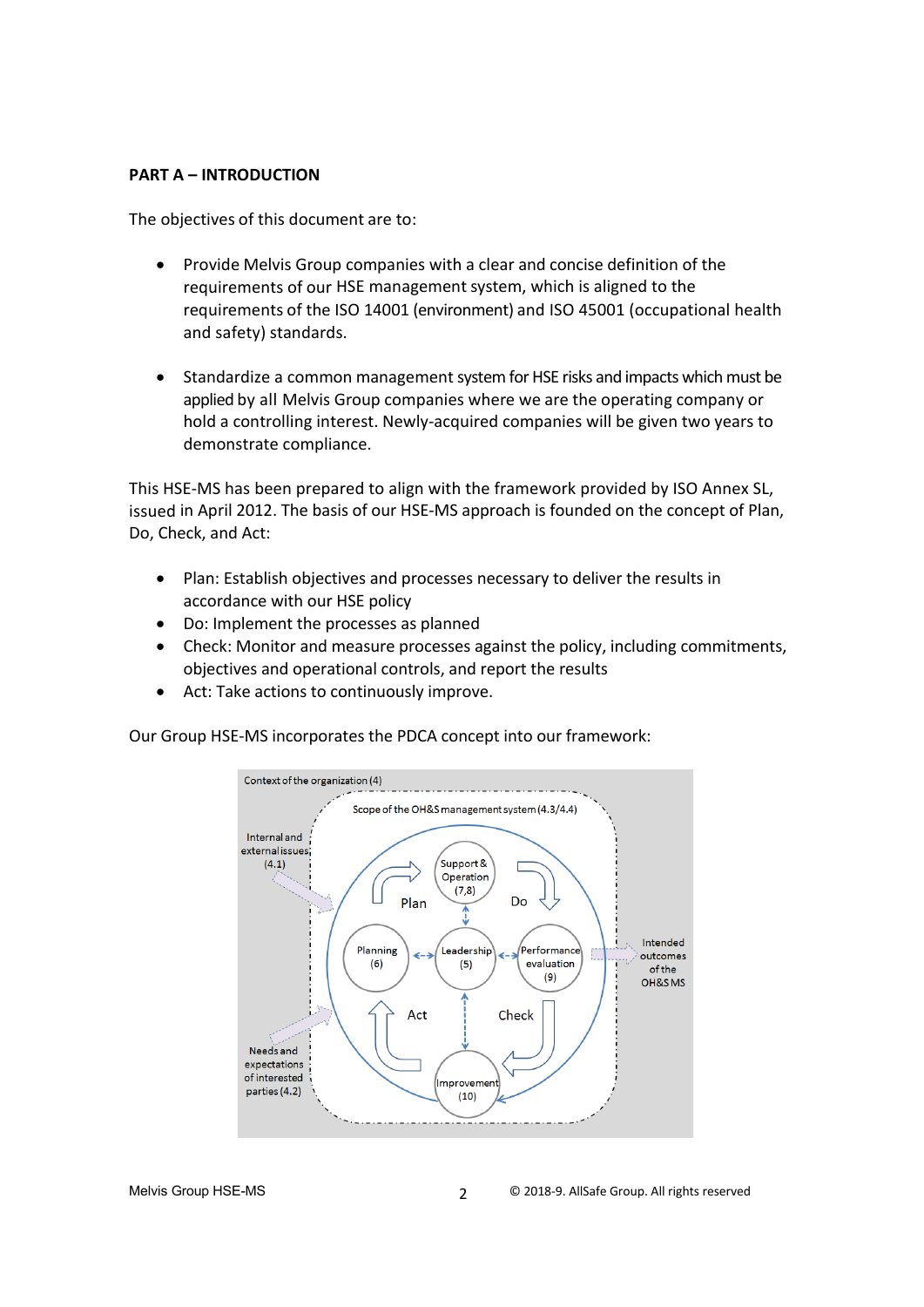## **PART B - HSE MANAGEMENT SYSTEM REQUIREMENTS**

## **1. Scope**

Each Melvis Group company (herein called 'The Company') shall establish and maintain a health, safety and environmental management system ('HSE-MS'), the requirements of which are described in sections 4 to 10 of this document.

## **2. Normative references**

Not applicable - there are no normative references.

## **3. Terms and definitions**

As set out in applicable reference standards.

## **4. Context of the organization and scope of the HSE-MS 4.1 Understanding the organization and its context**

The Company shall identify and document external (e.g. PEST) and internal (e.g. SWOT) issues relevant to its ability to achieve the intended outcomes of its HSE-MS.

#### **4.2 Understanding the needs and expectations of workers and other interested parties**

The Company shall identify the interested parties and their requirements. It shall determine which of these needs and expectations are, or could become, legal or other requirements.

#### **4.3 Scope of the HSE-MS**

The Company shall determine and document the scope (boundaries and applicability) of the HSE-MS.

#### **4.4 HSE-MS**

The Company shall establish, implement, maintain and continually improve its HSE-MS, including its processes and their interactions.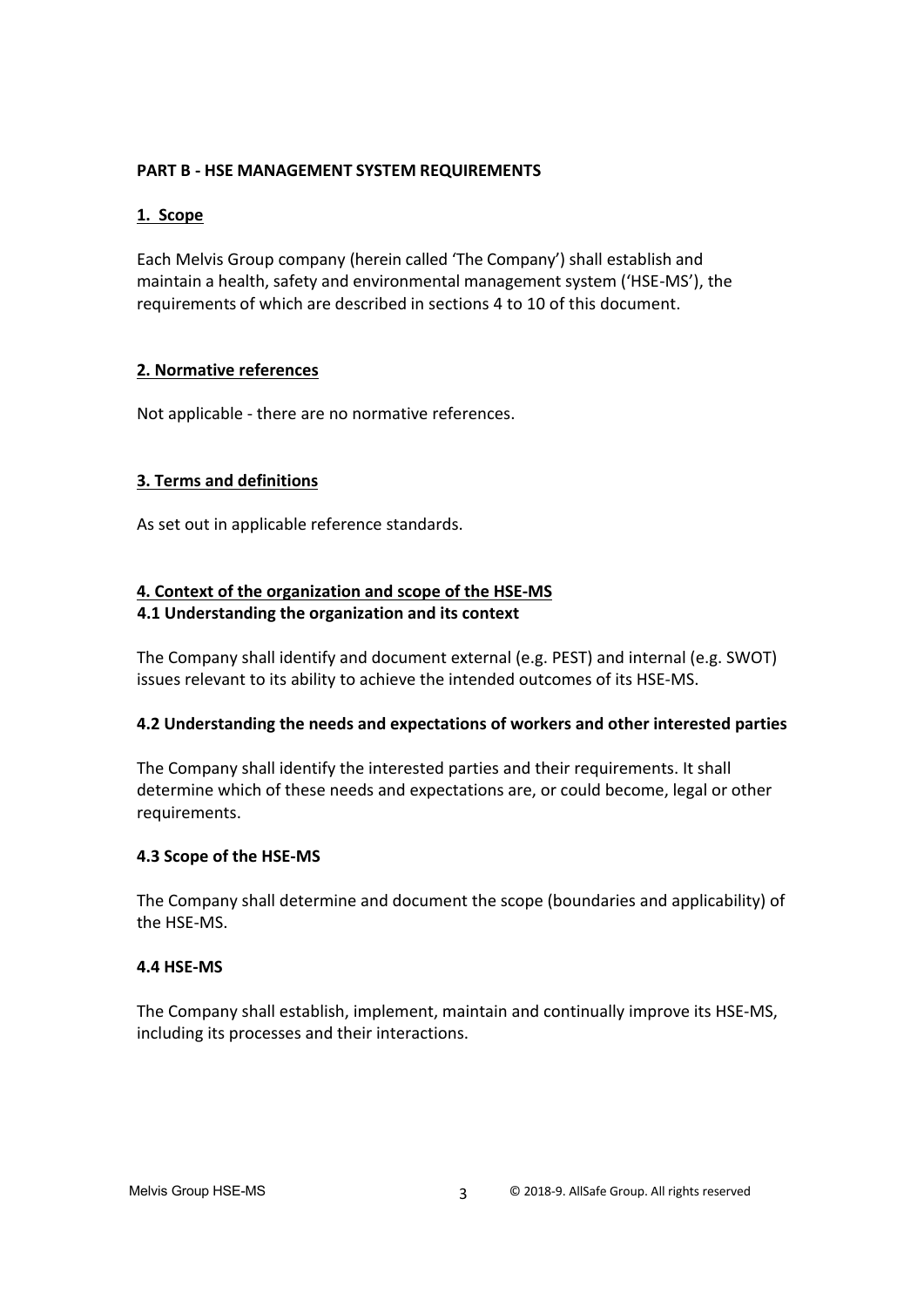## **5. Leadership and worker participation**

# **5.1 Leadership and commitment**

Senior (top) management shall take accountability for the HSE-MS by:

- a) Taking overall responsibility and accountability
- b) Ensuring that HSE policy and objectives are established
- c) Ensuring that the HSE-MS is integrated into business processes
- d) Ensuring resources are available
- e) Communicating the importance of HSE management and conforming to HSE-MS requirements
- f) Ensuring the HSE-MS achieves its intended outcomes
- g) Directing and supporting persons to contribute to the HSE-MS
- h) Promoting continual improvement
- i) Supporting managers to demonstrate their HSE leadership
- j) Promoting an HSE culture
- k) Protecting workers from reprisals when reporting incidents
- l) Ensuring the Company provides processes for consultation and participation of workers
- m) Supporting the HSE committee.

#### **5.2 HSE Policy**

Top management shall establish, implement and maintain an HSE policy, ensuring that it:

a) Includes a commitment to provide working conditions for the prevention of work-related injury and ill-health, and pollution, and which are appropriate to the purpose, size and context of the Company, including the nature, scale and HSE risks, opportunities and effects of its activities, products or services;

b) Provides a framework for setting and reviewing HSE objectives;

c) Includes a commitment to comply with relevant HSE legal and other requirements

d) Includes a commitment to eliminate hazards, control of HSE risks, including prevention of pollution through a hierarchy of control;

e) includes a commitment to continual improvement of the HSE-MS to enhance HSE performance;

f) Includes a commitment to consult with workers and their representatives.

The HSE policy shall be available as documented information and communicated within the organization (and externally as appropriate).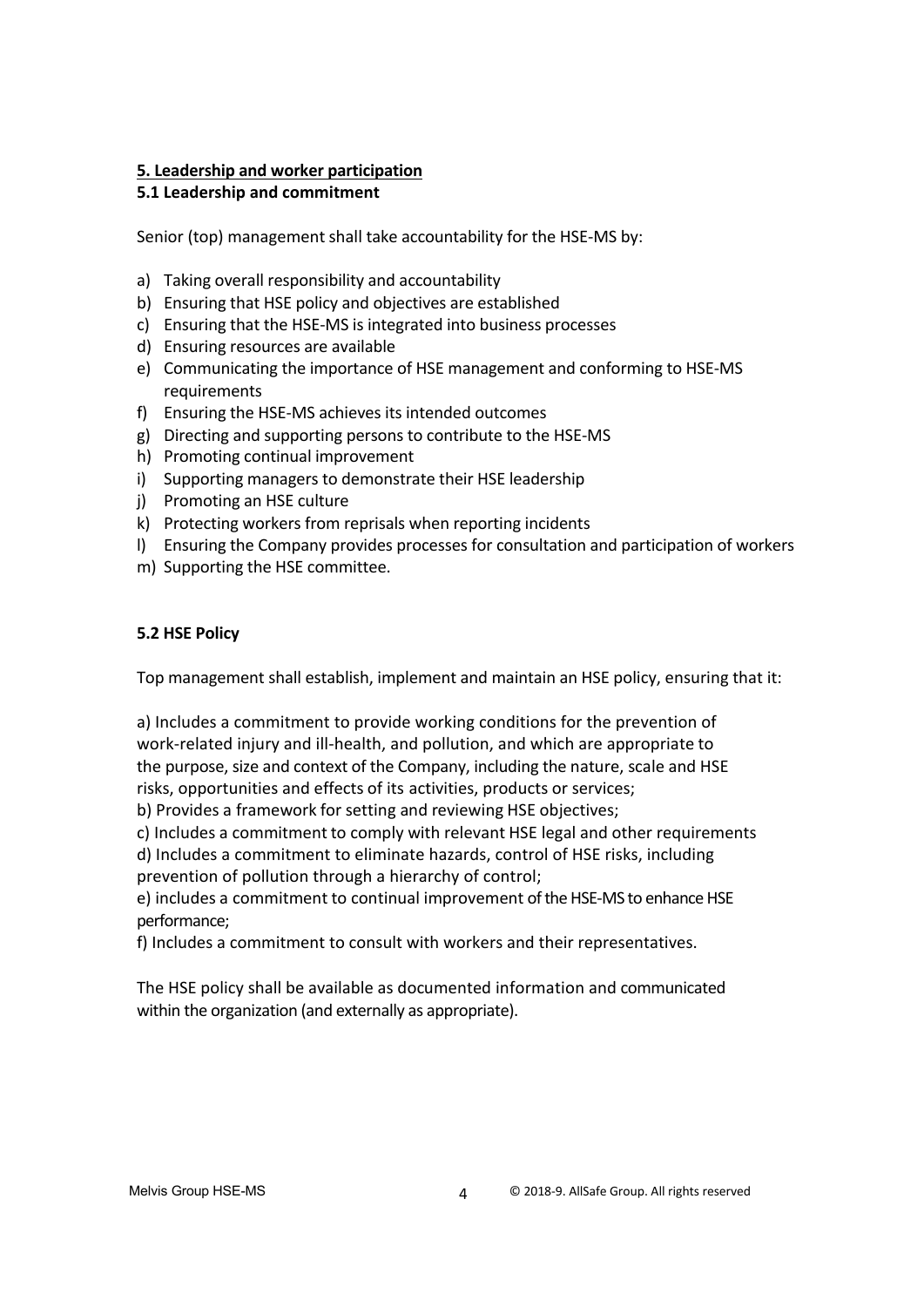#### **5.3 Roles and responsibilities**

Top management shall ensure that the responsibilities and authorities for relevant HSE roles are assigned and communicated within the Company and maintained as documented information.

This includes allocating the responsibilities and accountabilities for:

- a) Ensuring that the Company's HSE-MS conforms to the requirements of ISO 14001 and ISO 45001; and
- b) Reporting on the performance of the HSE-MS to top management.

#### **5.4 Consultation and participation of workers (OH&S)**

The Company implement and maintain process(es) for consultation with workers and, where they exist, their representatives at all levels. The Company shall:

- a) Provide time, training and resources to facilitate consultation and participation;
- b) Provide access to information about the HSE-MS;
- c) Determine and remove obstacles and barriers to participation;
- d) Emphasize consultation with non-managerial staff on HSE matters;
- e) Emphasize participation of non-managerial workers on HSE matters.

#### **6. Planning**

#### **6.1 Actions to address risks and opportunities (hazard identification, risk and impact assessment, and control)**

The Company shall establish, implement and maintain processesto identify the HSE hazards and impacts that may arise from its activities, products or services that it can control and over which it can be expected to have an influence, in order to determine those which have or can have significant risks or effects on people or the environment. It shall document its processes, hazards and aspects; and the arising risks, opportunities and impacts.

Within the scope of its HSE-MS, the Company shall plan:

a) to take actions to address its significant health and safety risks, its significant environmental impacts, its compliance obligations, and opportunities identified; b) to integrate and implement the actions into its HSE-MS processes including for potential emergencies and evaluate effectiveness.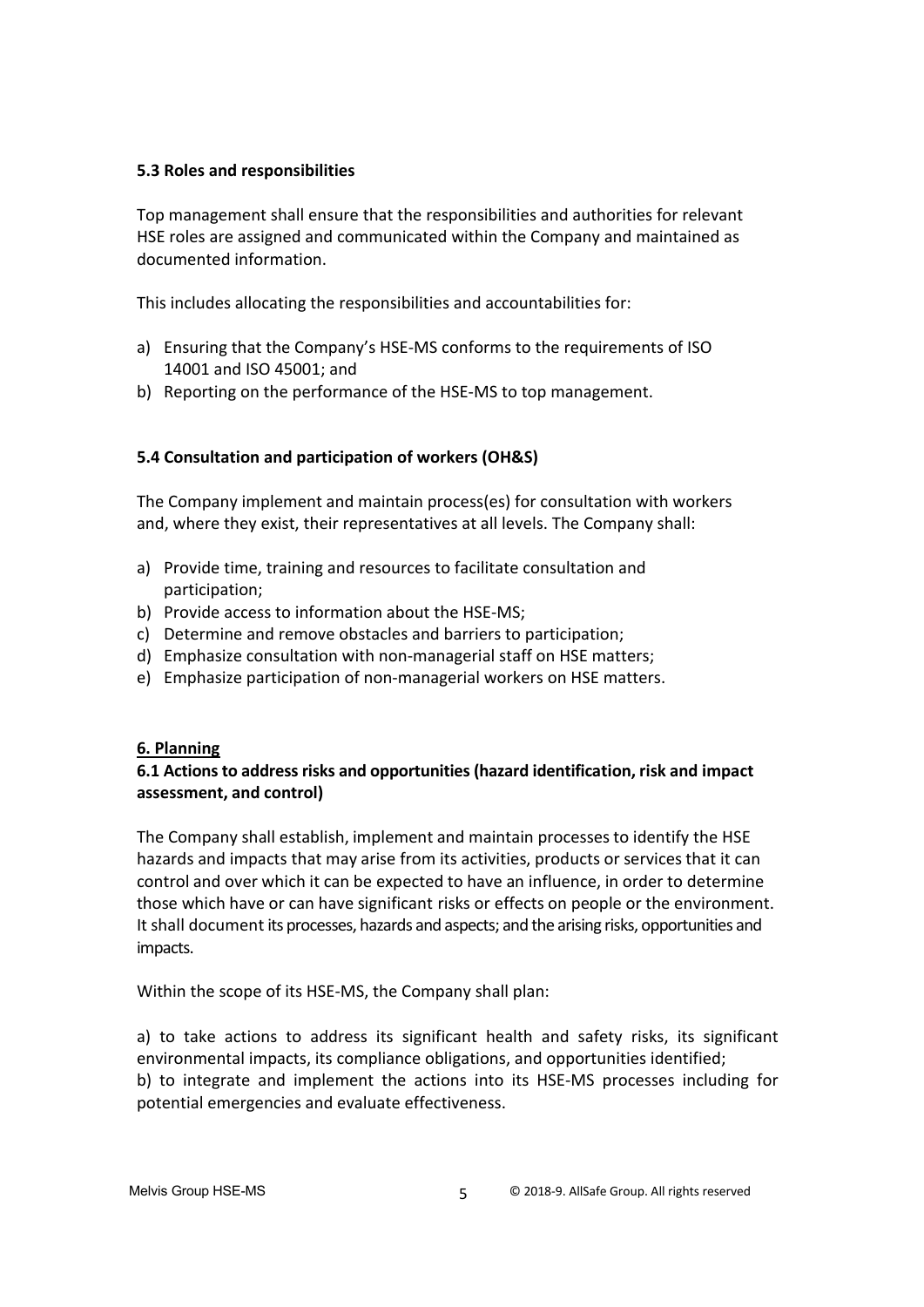#### Legal and other requirements

- a) The Company shall establish, implement and maintain a procedure to identify and have access to its compliance obligations that are applicable to the HSE hazards and aspects arising from its activities, products or services;
- b) Determine how these legal and other requirements aply in the Company; and
- c) Take these legal and other requirements into account when establishing the HSE-MS.

The Company shall maintain and retain documented information on its legal and other requirements and ensure that it is up-to-date.

#### **6.2 HSE objectives and planning to achieve them**

The Company shall establish, implement and maintain documented HSE objectives at relevant functions and levels within the company. These objectives shall be measurable, where practicable, and consistent with the HSE Policy, significant hazards and aspects including the commitments to prevention of harm to people or the environment, to its compliance obligations, and to continual improvement. The Company shall establish:

- a) What will be done;
- b) What resources will be required;
- c) Who will be responsible;
- d) When it will be completed;
- e) How the results will be evaluated including indicators for monitoring; and
- f) How the actions will be integrated into Company business processes.

#### **7. Support 7.1 Resources**

The Company shall determine and provide the resources needed to establish, implement, maintain and improve the HSE-MS.

# **7.2 Competence**

The Company shall:

- a) Determine the competence of workers that can affect its HSE performance;
- b) Ensure that workers are competent;
- c) Take actions to acquire and maintain the necessary competence/s; and
- d) Retain documented information as evidence of competence.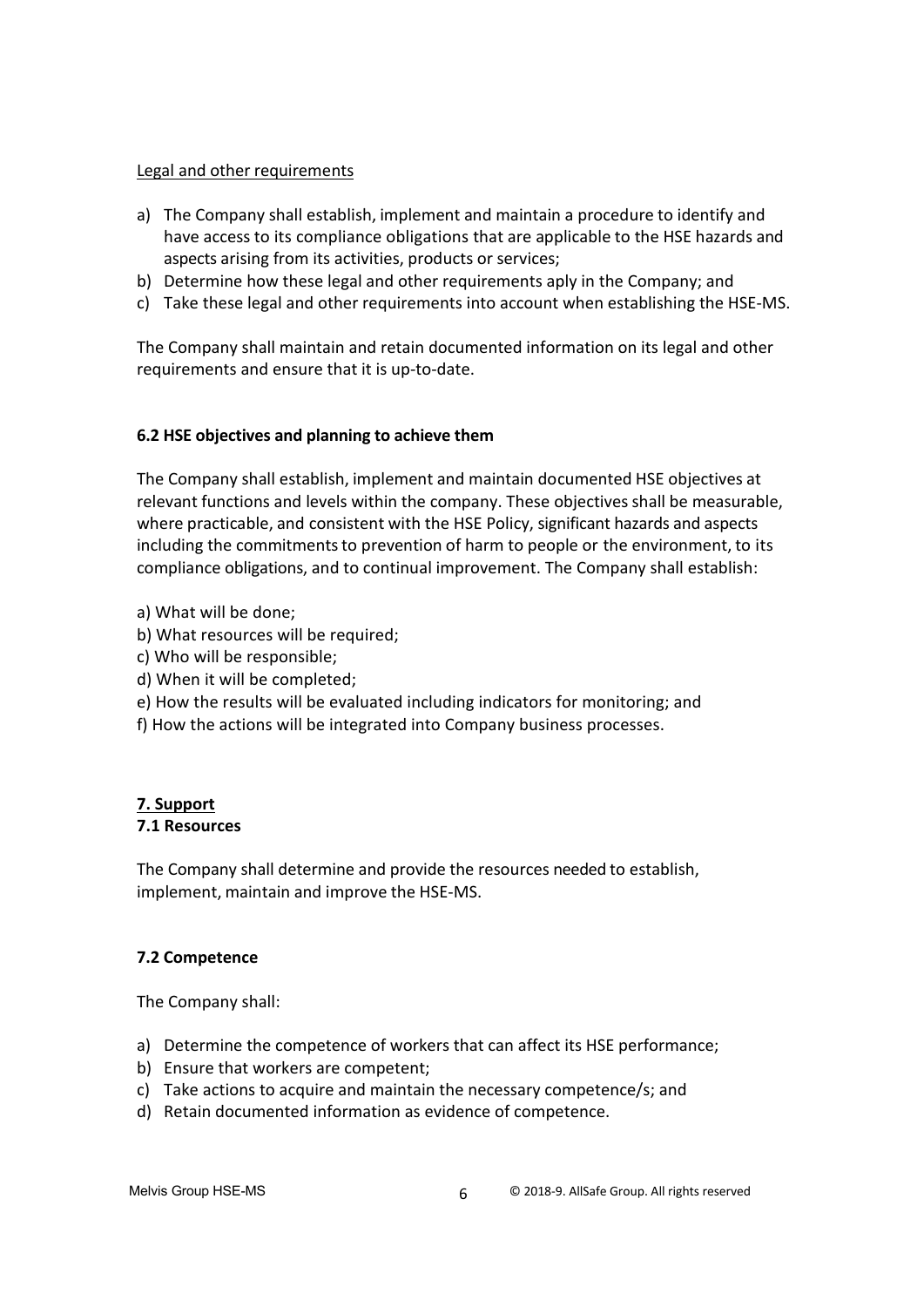#### **7.3 Awareness**

Workers shall be made aware of:

- a) The HSE policy and the HSE objectives;
- b) Their contribution to the effectiveness of the HSE-MS including the benefits of improved HSE performance;
- c) The implications and consequences of not conforming to the HSE-MS;
- d) Incidents and the outcomes of investigations that are relevant to them;
- e) Hazards and aspects; risks, impacts and actions determined relevant to them; and
- f) The ability to remove themselves from serious and imminent danger.

## **7.4 Communication**

With regard to its HSE hazards, aspects and the HSE-MS, the Company shall establish, implement and maintain procedures; and retain documented information (records) for:

- a) What it will communicate;
- b) When to communicate;
- c) With whom to communicate; and
- d) How it will communicate.

#### Internal

The Company shall:

- a) communicate information relevant to the HSE-MS at various functions and levels;
- b) ensuring that the communication process enables workers to contribute to continual improvement.

#### External

The Company shall communicate information relevant to the HSE-MS as established by its communication process and as required by its legal and other requirements.

#### **7.5 Documented information (documents and records)**

The HSE-MS documented information shall include:

a) documented information required by ISO 14001, ISO 45001, and this HSE-MS; and b) documented information determined by the Company as being necessary. This will include (as mandatory requirements):

- Scope of the HSE-MS (ISO section 4.3);
- HSE policy and objectives (5.2/6.2);
- Roles, responsibilities and authorities at all levels (5.3);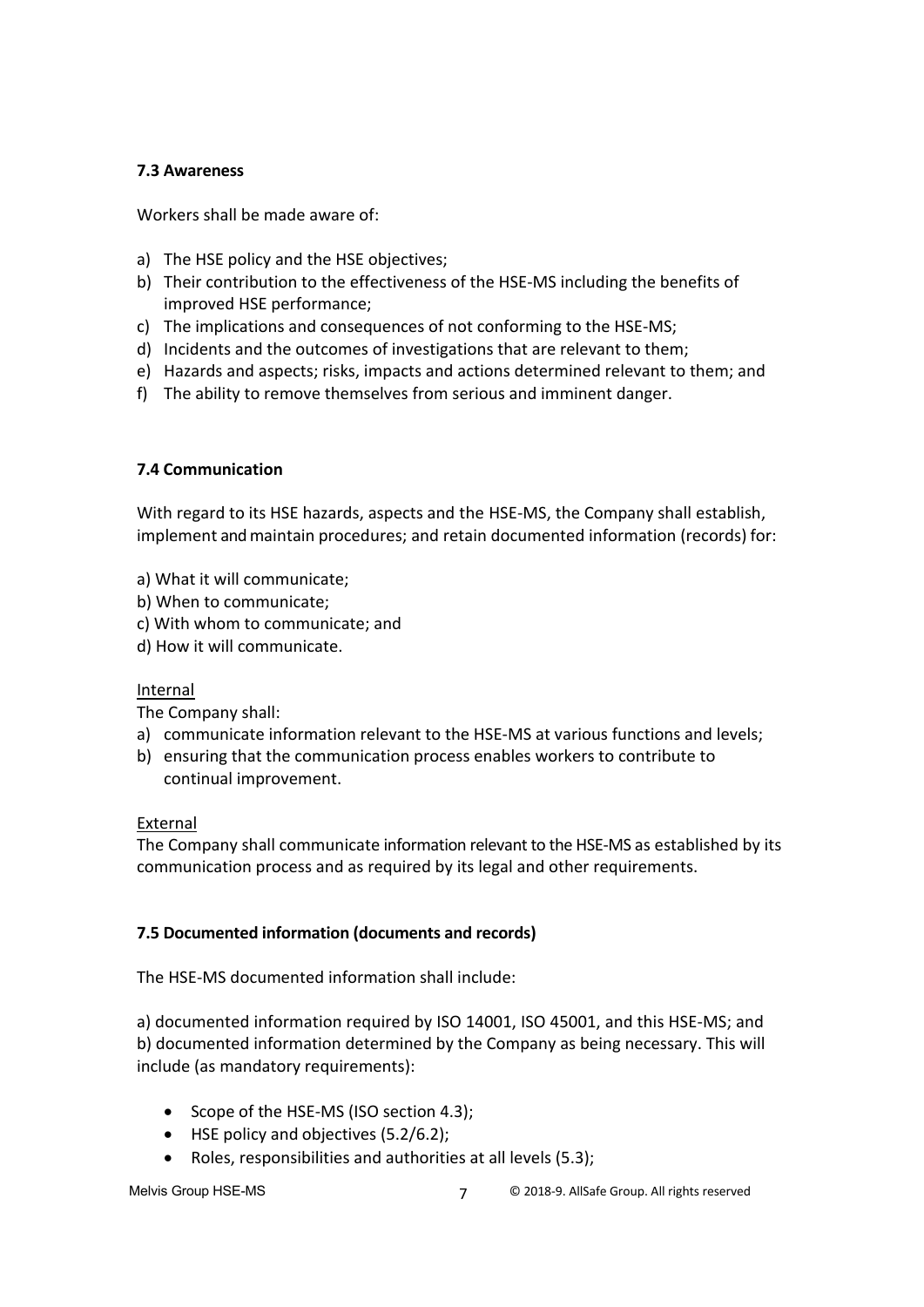- Hazards, risks and aspects; risks, opportunities and impacts that need to be addressed and the processes necessary to have confidence these are carried out as planned (6.1);
- Legal and other requirements  $(6.1)$ , and the results of compliance evaluation  $(9.1)$ ;
- Competency / training records (7.2);
- Records of communications (7.4);
- Records confirming operating criteria for processes, and implementation of control for the processes (8.1);
- Records of emergency preparedness and emergency response (8.2);
- Records of monitoring, measurement, analysis, evaluation and calibration results (9.1);
- Audit program and audit results (9.2);
- Results of management reviews (9.3); and
- Records of incidents, nonconformities and corrective actions (10.2).

Documented information required by the HSE-MS shall be controlled so that it is available for use and adequately protected from loss of confidentiality, improper use or loss of integrity.

#### **8. Operation**

#### **8.1 Operational planning and control**

The Company shall identify and plan those operations and activities that are associated with the identified significant HSE hazards and aspects in line with its policy and objectives. The Company shall establish operating criteria for the processes and implement control of the processes in accordance with the operating criteria.

In eliminating hazards and aspects and reducing risks and impacts, the Company shall apply the following hierarch (E-SEAP) of risks:

- Eliminate the hazard/aspect
- Substitute with less-hazardous
- Use engineering controls and/or reorganize work
- Use administrative controls (e.g. procedures, training, permits)
- Use adequate personal protective equipment (PPE)

#### Management of Change

The Company shall establish a procedure to control temporary and permanent planned changes (MOC) and review the consequences of unintended changes and taking action to mitigate risks and effects as necessary.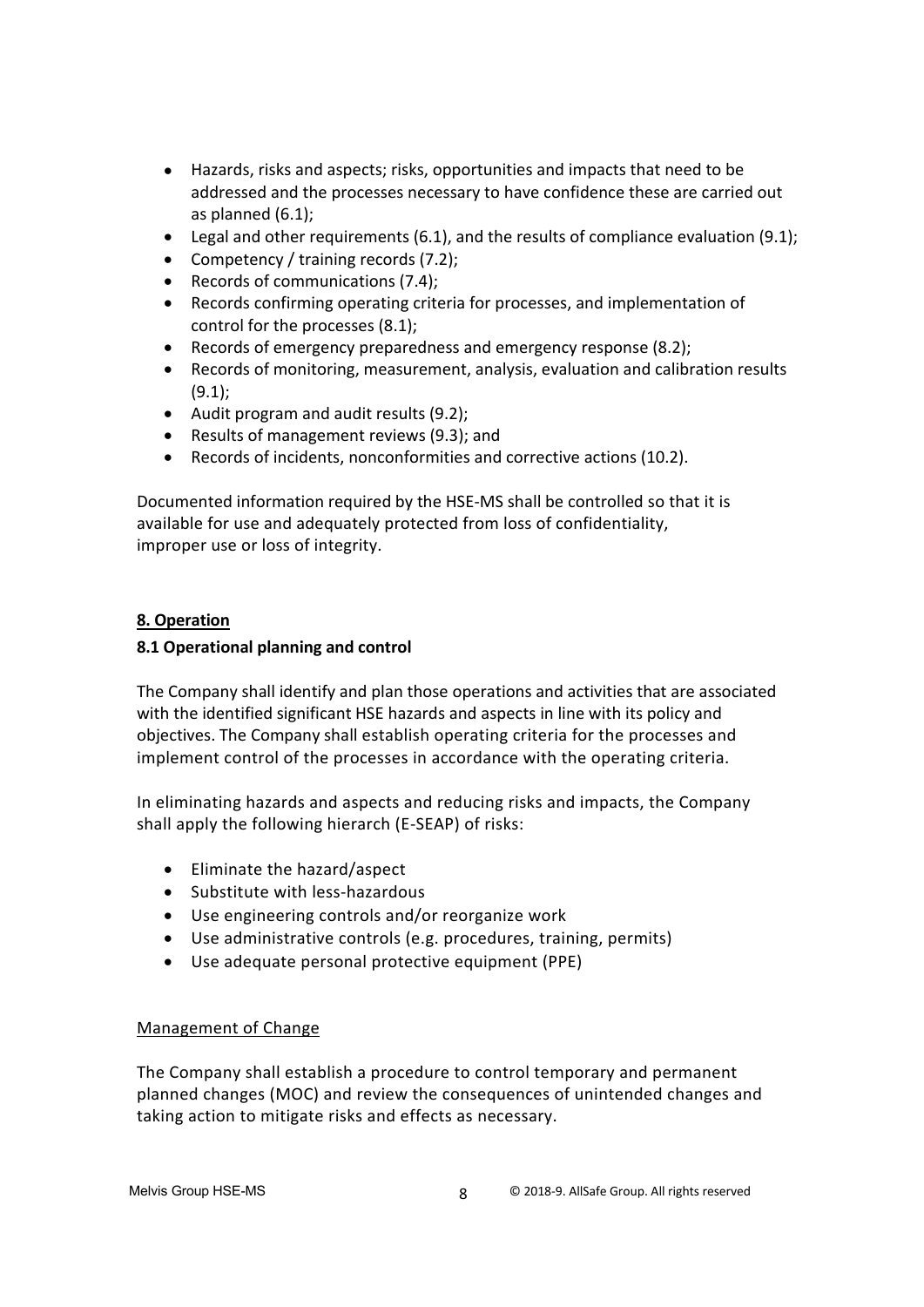#### Procurement

The Company shall implement a process to control procurement of products and services, including its contractors, to ensure conformity to its HSE-MS. Contractors' activities which impact the Company or our interested parties and Company activities which impact contractors shall be coordinated to identify hazards and to assess and control risks and impacts.

Consistent with a lifecycle perspective, the Company shall:

a) establish controls to ensure that its HSE requirements are addressed at the development and design stages;

b) determine its HSE requirements for procurement of products and services;

c) communicate its HSE requirements to external providers, including contractors; d) consider the need to provide information about HSE impacts associated with transportation, use, end-of-life treatment or final disposal.

#### **8.2 Emergency preparedness and response**

The Company shall establish, implement and maintain processes needed to prepare for and to respond to identified emergency situations by planning to prevent or mitigate HSE impacts. This includes:

- a) Establishing a planned response to emergency situations, including first aid;
- b) Providing training for planned responses;
- c) Periodically testing and exercising the planned responses;
- d) Evaluating response performance, and revising as necessary;
- e) Providing information to workers on their responsibilities;
- f) Communicating to contractors, visitors, emergency services, government bodies and the community;
- g) Take into account the needs of interested parties in developing responses.

The Company shall retain documented information on the process(es) and on the plans for responding to potential emergency situations.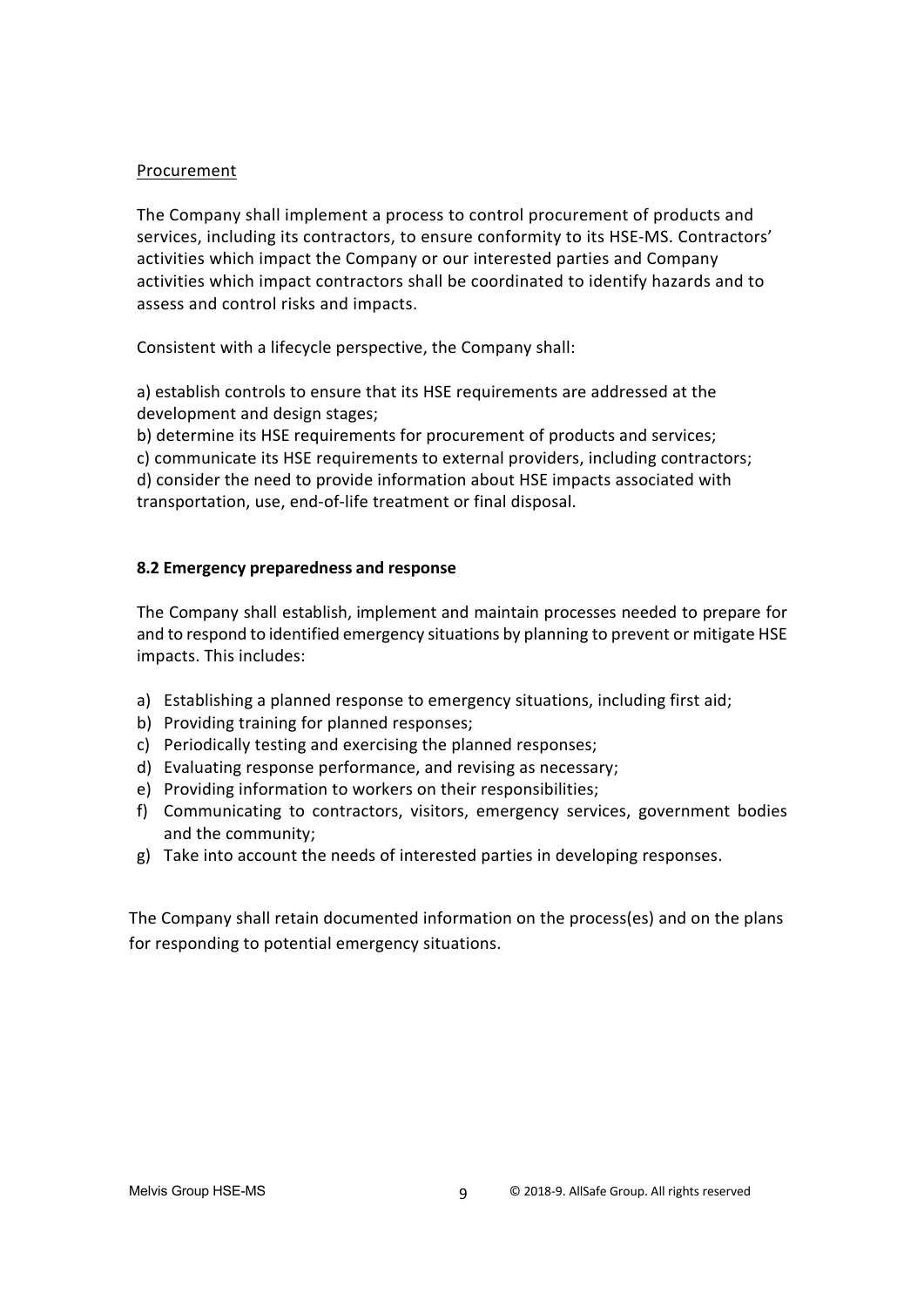#### **9. Performance evaluation**

#### **9.1 Monitoring, measurement, analysis and performance evaluation**

The Company shall establish, implement and maintain procedures to monitor and measure, on a regular basis, the key characteristics of its operations and activities that can have a significant HSE effect. This shall include:

a) What needs to be monitored and measured;

- b) The methods for monitoring to ensure valid results;
- c) The criteria against which the Company will evaluate its performance;
- d) When the monitoring and measuring will take place; and
- e) When the results will be analyzed.

Monitoring equipment shall be calibrated and maintained.

Documented information (records) shall be retained of monitoring, measurement, analysis, evaluation and calibration.

#### Evaluation of compliance

The Company shall establish, implement and maintain the process needed to evaluate compliance with its legal and other requirements (see 6.1). It shall:

- a) Determine the frequency that compliance will be evaluated;
- b) Evaluate compliance and take action if necessary;
- c) Maintain knowledge of its compliance status; and
- d) Retain documented information of the compliance evaluation results.

#### **9.2 Internal audit**

The Company shall ensure that internal audits of the HSE-MS are conducted at planned intervals to determine whether or not it conforms to the planned processes for HSE management and has been properly implemented.

The Company shall:

- a) Plan, establish, implement and maintain an audit program;
- b) Define the audit TOR (objectives, reference framework and scope) for each audit;
- c) Select auditors and conduct audits to ensure objectivity and the impartiality of the audit process;
- d) Ensure that the results of the audits are reported to relevant management;
- e) Take action to address nonconformities and improve HSE performance; and
- f) Retain documented information as evidence of implementing the audit program.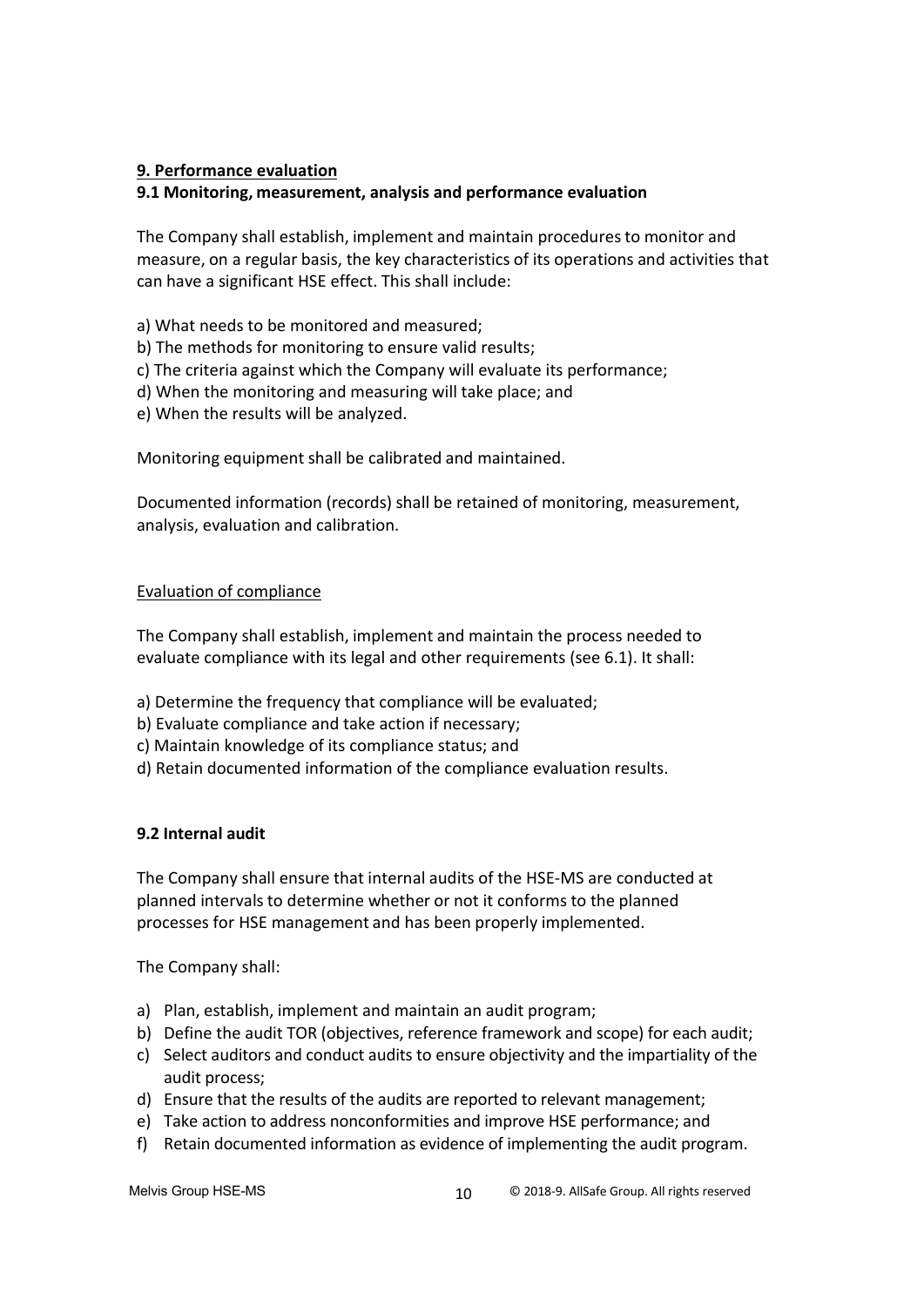## **9.3 Management review**

The Company's top management shall review the HSE-MS at planned intervals to ensure its continuing suitability, adequacy and effectiveness.

The management review shall include consideration of:

a) The status of actions from previous management reviews;

b) Changes in external and internal issues (context) relevant to the HSE-MS including compliance obligations, significant hazards and aspects, and risks and opportunities; c) The extent to which HSE objectives have been achieved;

d) Information on the Company's HSE performance, including NC, CA, monitoring and measuring, meeting compliance obligations, and audits (internal and external); e) Provision (adequacy) of resources;

f) Communications, including complaints;

g) Opportunities for continual improvements – suitability of HSE-MS, decisions related to changes to the HSE-MS, actions when objectives not achieved, opportunities to align the HSE-MS with other business processes, and implications for the strategic direction of the Company.

Documented information (records) of management reviews shall be retained.

## **10. Improvement**

# **10.1 General**

The Company shall determine opportunities for improvement and implement necessary actions to achieve the intended outcomes of its HSE-MS.

# **10.2 Incident, nonconformity and corrective action**

Where an incident or nonconformity occurs, the Company shall:

a) React (report, record and investigate) in a timely manner and, as applicable, take action to control and correct it, and deal with the consequences;

b) Evaluate the need for corrective action to eliminate the causes of the incident or nonconformity in order that it does not recur elsewhere;

c) Review existing risk and impact assessments;

d) Determine and implement any action needed, including corrective action(s);

e) Assess risks and impacts that relate to new or changed hazards or aspects;

f) review the effectiveness of corrective action taken;

g) make changes to the HSE-MS, if necessary.

The Company shall retain documented information (records) of incidents or nonconformities, corrective actions, and results of such actions.

# **10.3 Continual improvement**

The Company shall continuously improve the suitability and effectiveness of its HSE-MS to enhance overall business performance; and maintain documented records as evidence.

[END]